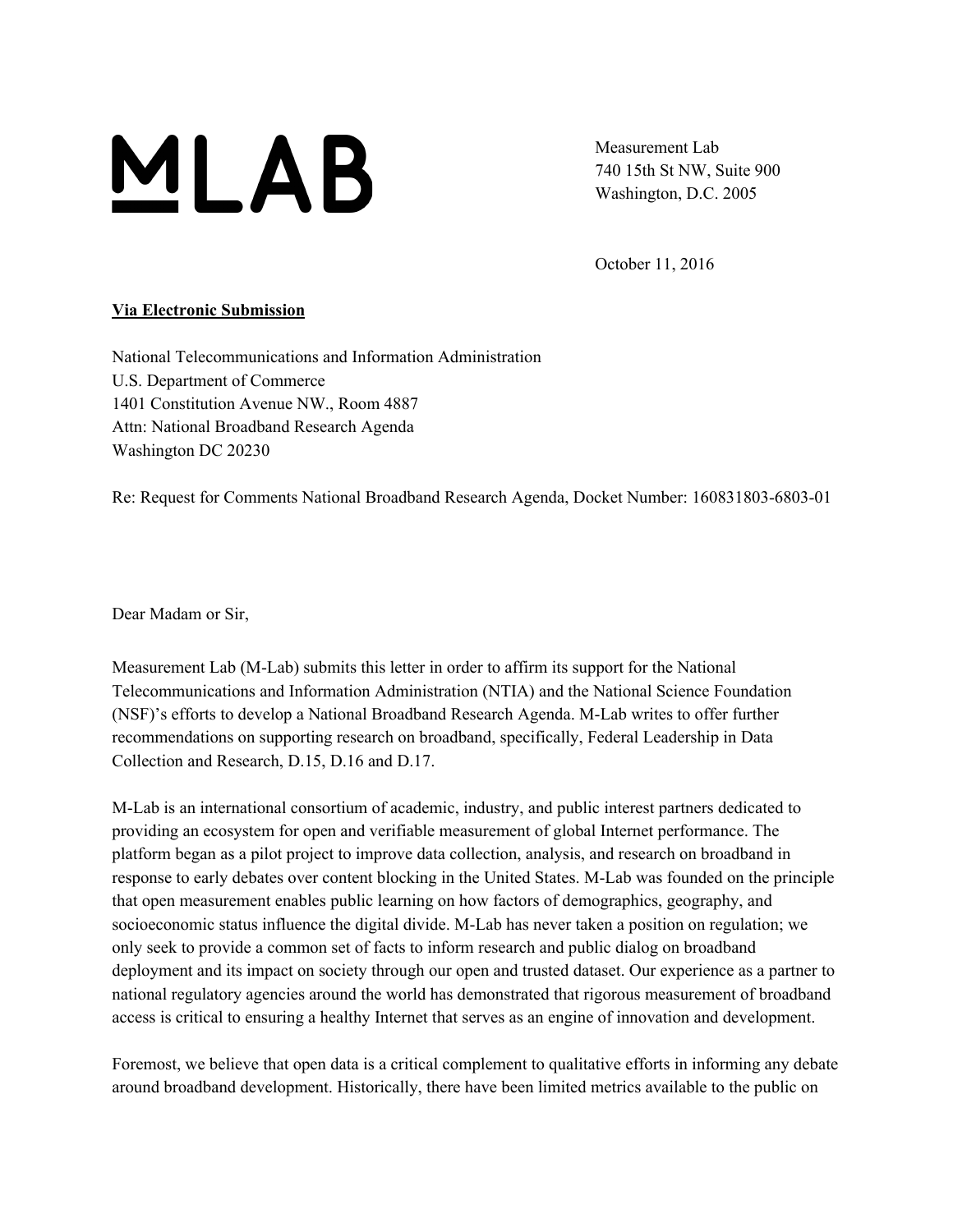broadband health and deployment, as most important information is held as a commercial secret by network providers. This secrecy limits the ability of leaders to understand the status of broadband deployment in their communities and identify where gaps persist. In order to foster an educated conversation around broadband access and empower communities to pursue innovative policies, the public needs access to trustworthy and independent metrics on digital inclusion and growth. M-Lab is already equipped to provide the necessary data on trends in broadband health and expansion to inform a National Broadband Research Agenda.

M-Lab provides regulators, researchers and consumers with a rich set of free and open tools to conduct independent assessments of broadband access using transparent and objective methodologies hosted on tested platforms. After eight years of growth and development, M-Lab has reached maturity and scale. As a result of its unique, collaborative data-collection model, M-Lab receives a quarter million daily measurements from Internet users in the United States. Data analysis at this scale empowers issue identification and informs policy-making. An example of this is found in the M-Lab report entitled "ISP Interconnection and its Impact on Consumer Internet Performance," a two-year collaborative effort to understand how interconnection arrangements impact end-user access in the United States.<sup>1</sup> Through comparative analysis across the country and across network providers, M-Lab was able to demonstrate significant degradation of consumer broadband performance associated with business disputes between network providers. This report, reinforced by subsequent M-Lab research and additional analysis from the Open Technology Institute, was cited in regulatory filings by a breadth of parties and has contributed to a stronger public discourse on the role of the business relationships at the core of the Internet.<sup>2</sup>

M-Lab exemplifies the value of collaborative relationships between the public and private sector, which has been a strength at a time where budgets everywhere are limited. M-Lab has supported the FCC's Measuring Broadband America program by providing much of the server infrastructure against which its partner, SamKnows, conducts tests. M-Lab continues to expand and diversify its partnerships and collaborations. In order to make M-Lab's extensive dataset more accessible and informative to the public, M-Lab is in the process of launching new data visualizations. It is our hope that these visualization tools will empower any interested party to conduct research on the performance and health of Internet infrastructure. These developments accompany more options and tools to collect performance metrics from broadband users, in turn strengthening the core datasets that we provide to inform broadband policy development.

M-Lab looks forward to continuing to enable analysis and research on broadband access, including its impacts on economy and society, and offers three recommendations for the Agenda to foster further opportunities.

<sup>&</sup>lt;sup>1</sup> "ISP Interconnection and its Impact on Consumer Internet Performance," Measurement Lab, [http://www.measurementlab.net/static/observatory/M-Lab\\_Interconnection\\_Study\\_US.pdf](http://www.measurementlab.net/static/observatory/M-Lab_Interconnection_Study_US.pdf)

<sup>&</sup>lt;sup>2</sup> "Beyond Frustrated: The Sweeping Consumer Harms as a Result of ISP Disputes"

[http://www.newamerica.org/oti/policy-papers/beyond-frustrated-the-sweeping-consumer-harms-as-a-result-of-isp-di](http://www.newamerica.org/oti/policy-papers/beyond-frustrated-the-sweeping-consumer-harms-as-a-result-of-isp-disputes/) [sputes/](http://www.newamerica.org/oti/policy-papers/beyond-frustrated-the-sweeping-consumer-harms-as-a-result-of-isp-disputes/) Also see: Letter of National Cable & Telecommunications Association in GN Docket No. 14-28. Page 3, January 21, 2015, [http://apps.fcc.gov/ecfs/document/view?id=60001014982;](http://apps.fcc.gov/ecfs/document/view?id=60001014982) Letter of COMPTEL, Level 3, Cogent and Netflix in GN Docket No. 14-28. Page 3, January 13, 2015, <http://apps.fcc.gov/ecfs/comment/view?id=60001008405>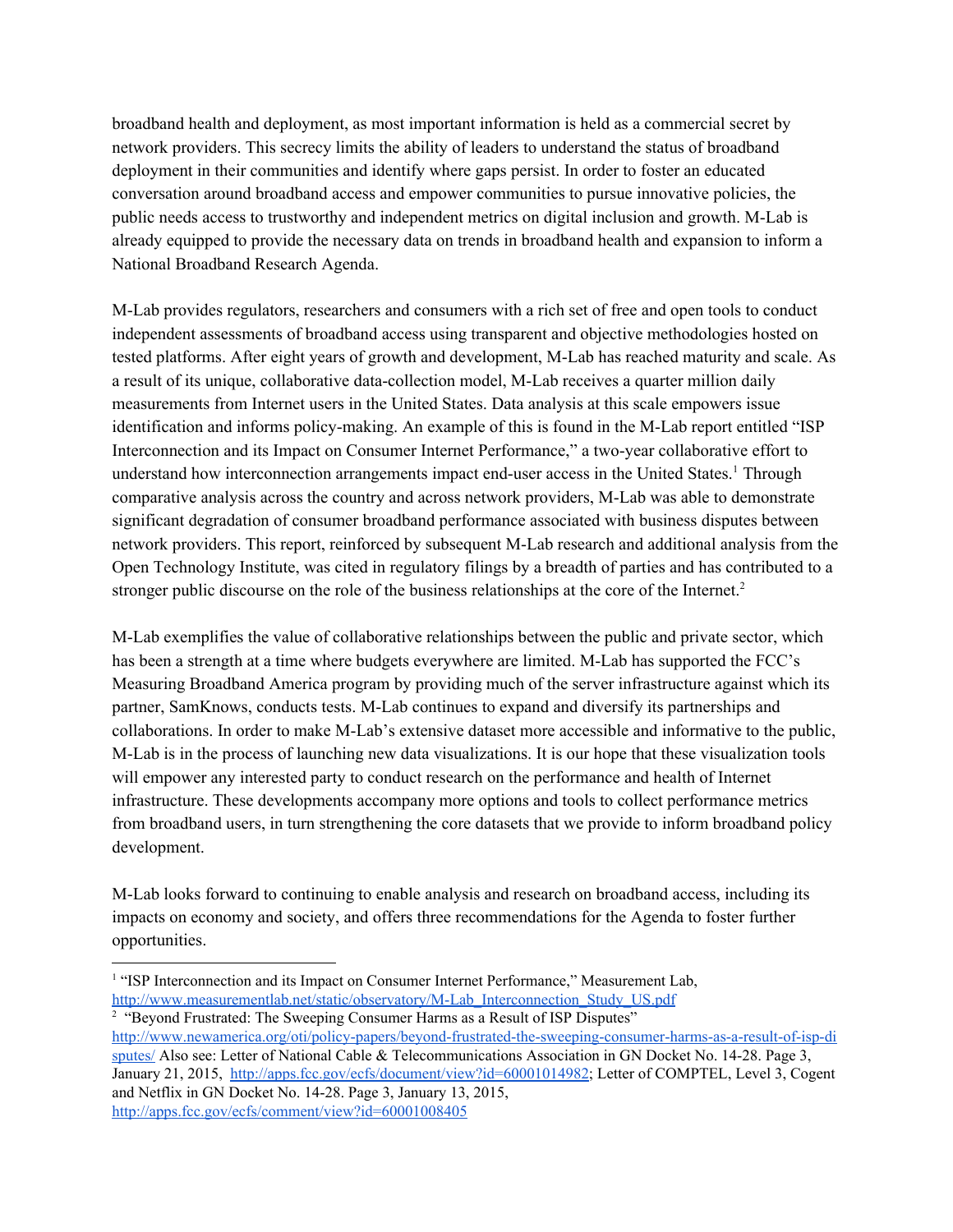### **Community Connectivity Initiative Should Include M-Lab Performance Indicators (D.15)**

Among the most innovative plans outlined by the Council is the creation of a Community Connectivity Initiative, which will harness community-level input on local broadband adoption programs, and connect communities to granular data about local broadband connectivity from mixed sources. The Council notes that this could include data on broadband speeds and other quality points, and leverage interagency and cross-sector collaboration. The inclusion of consistent and measured indicators of deployment and performance is critical to ensuring the integrity and relevance of the initiative.

Connectivity holds the potential to catalyze economic mobility and reduce inequality. Broadband infrastructure is the foundation of economic growth and social participation in a digital economy. For everyone from small business owners to hospital administrators to telecommuting workers, Internet performance matters and M-Lab's research demonstrates that claimed speed can often differ substantially from the network performance that consumers experience. Deployment often starts with the most-profitable neighborhoods and neglects communities deemed less profitable. By adopting an approach that incorporates internet measurements, the Community Connectivity Initiative has the potential to provide a map that shows community leaders and the public when and where new services are being rolled out, as well as identify gaps. Without tools to measure actual speeds on the network, users and regulators will be powerless to identify when and how to enforce these important rules. M-Lab's open data offers a transparent method for communities to track broadband deployment and quality, and find incongruities in the market, that is comparable across geography and technology.

The Agenda should include measured indicators of performance, such as speed and reliability, in the Community Connectivity Initiative, and M-Lab is prepared to make its metrics freely-available for inclusion into the platform.

#### **The Agenda Should Support Communities in Collecting Further Measurements (D.16)**

In order to provide more granular accounting of the factors that influence a community's connectivity, the Agenda should support initiatives that enable communities to monitor their own access. Displaying measurement data in the Self Assessment Tool will encourage more communities to actively monitor the connectivity impact of broadband programs themselves, to better direct investments and improve development outcomes. By promoting M-Lab's measurement platform, the Agenda would also provide geographic comparability and avoid the potential use of disparate and incomparable metrics across communities.

Since 2011, the FCC has conducted the MBA program under the National Broadband Plan, releasing annual reports on broadband performance. While this dataset is important, the MBA program is primarily focused on national or regional trends, and it does not collect enough samples to identify potential issues and inform policy-making at the local level. However, regulatory decisions about planning and support for broadband services are made at both the federal and local levels. This discrepancy leaves policy-makers and communities without credible data to speak to issues such as rural and tribal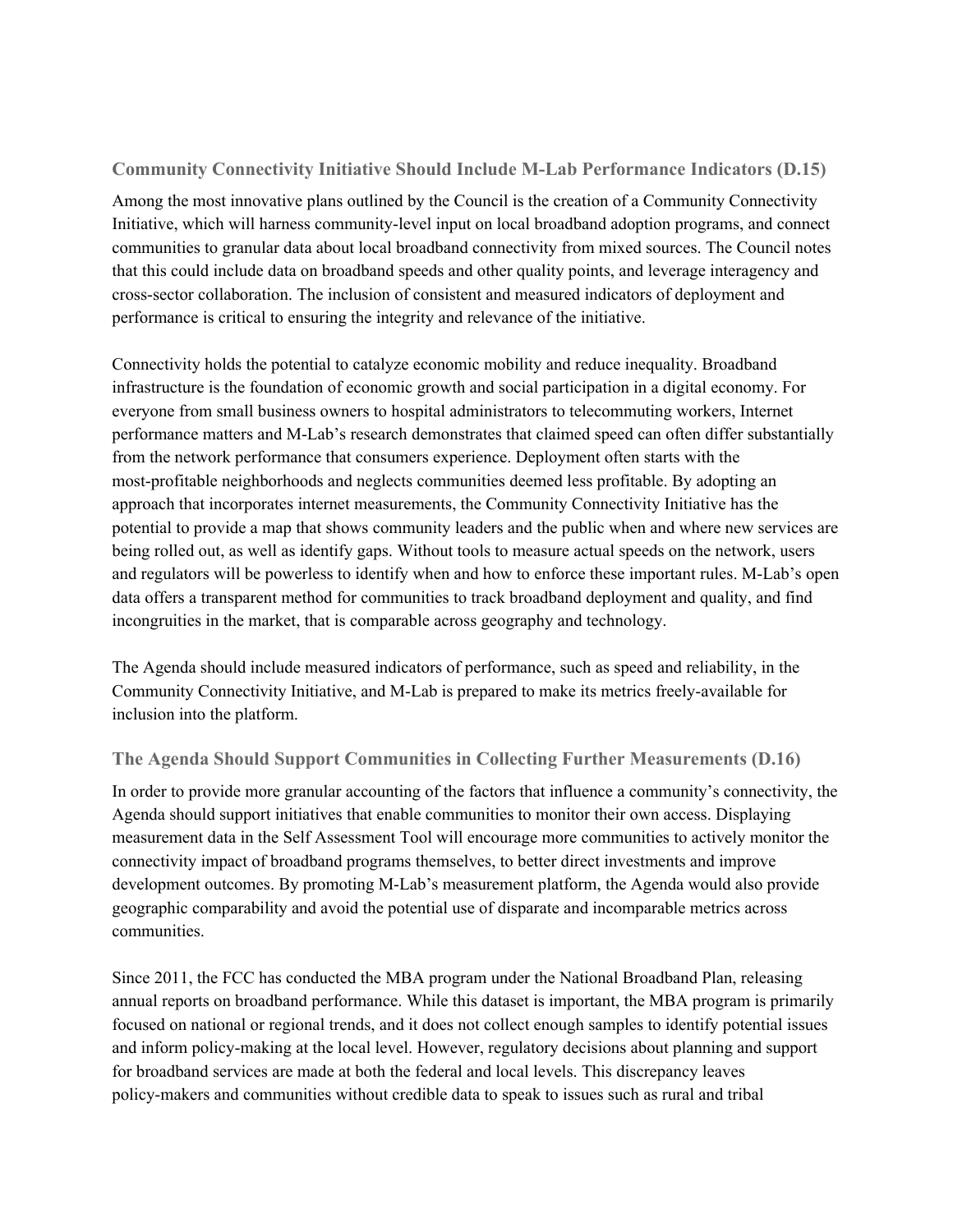connectivity. Unfulfilled opportunities remain to support credible research to bolster the availability of data on Internet penetration and performance at the local level.

M-Lab recently partnered with the city of Seattle in order to develop and deploy the Seattle Broadband Speed Test.<sup>3</sup> The Seattle Broadband Speed Test provides the public the ability to conduct speed measurements against local servers in order to determine how fast their connection is. This information, alongside additional facts, such as cost of service and advertised speed, are plotted on a map in order to depict general trends in performance across the city. One of the strengths of the Seattle Broadband Speed Test is that it is built on open source software and, as a result, provides a framework that can be easily deployed elsewhere at minimal cost. As a result of the success of the Seattle Broadband Speed Test, M-Lab is in contact with other municipalities about deploying speed tests and partnerships to deepen the data available for communities.

Moreover, policy-makers have set national goals to bring fiber-optic networks to schools and libraries in order to enhance essential connectivity to our educational institutions. The FCC has previously reported that two-thirds of America's school districts have an inadequate foundation for digital learning, with many reporting that not a single school in the district will be able to meet national high-speed broadband targets, set at 1 Gbps allocated for every 1,000 students.<sup>4</sup> Programs to achieve these goals, including those arising out of Broadband Technology Opportunities Program investments, should actively measure whether and when publicly-supported services are delivered at the level the public wants and expects – rather than relying on trust in advertised speeds.

In its Measuring Broadband in Schools project, New America's Education Policy Program and Open Technology Institute developed customized measurement tools for schools and libraries to offer performance assessment for their highly-used Internet connections. In the project's pilot, hardware probes were deployed to several schools within the Alexandria County Public Schools (ACPS) system in order to determine whether they actually received the Internet speed they need to support digital learning.<sup>5</sup> For this pilot study with ACPS, M-Lab tested a device prototype that can automatically run Internet measurement tests from within a school's network. The Measuring Broadband in Schools project and Institute of Museum and Library Services toolkits are examples of measurement programs serving a strong public interest, which align with the Agenda and can be supported through research initiatives. 6

The Council should leverage the tools made available through M-Lab to enable communities to conduct continuous, independent assessment of broadband health. M-Lab has developed consumer-facing software, such as browser extensions and web portals that provide easy performance measurements in the browser and on mobile devices. These tools all build toward a common dataset on actual quality of service for Internet users, providing visibility into consumer connectivity that is directly comparable across communities. These programs complement the work of the MBA, lending to the sustainability of measurement efforts.

<sup>3</sup> http://www.seattle.gov/broadband/broadband-map-faq

<sup>4</sup> https://www.fcc.gov/document/fcc-continues-e-rate-reboot-meet-nations-digital-learning-needs

<sup>5</sup> https://context.newamerica.org/measuring-broadband-in-schools-7d1a6d22366d#.refwf96pe

<sup>6</sup> https://www.imls.gov/news-events/upnext-blog/2015/09/expanding-broadband-access-work-continues